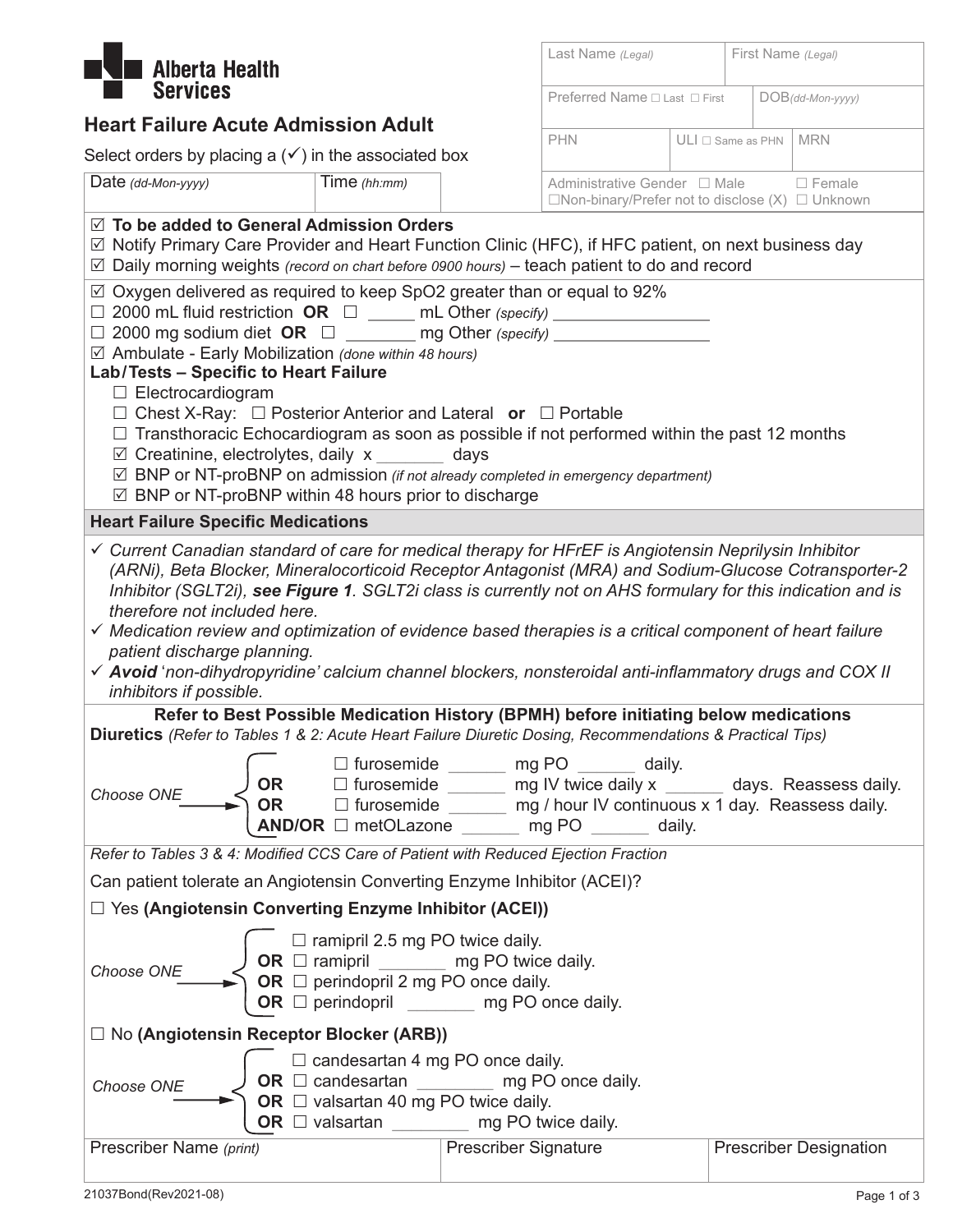|                                               | Table 1: Acute Heart Failure (AHF) - Diuretic Dosing |                                                                                                       |                                              |  |  |  |  |  |
|-----------------------------------------------|------------------------------------------------------|-------------------------------------------------------------------------------------------------------|----------------------------------------------|--|--|--|--|--|
| eGFR*                                         | <b>Patient</b>                                       | Initial IV Dose <sup>^</sup>                                                                          | <b>Maintenance Dose</b>                      |  |  |  |  |  |
| Greater than or equal<br>to 60 mL/min/1.73 m2 | New-onset HF or no current<br>diuretic therapy       | Furosemide 20 to 40 mg 2 to 3<br>times daily                                                          | Lowest diuretic dose<br>that allows clinical |  |  |  |  |  |
|                                               | Established HF or chronic oral<br>diuretic therapy   | Furosemide dose IV equivalent of<br>oral dose                                                         | stability is the ideal<br>dose               |  |  |  |  |  |
| Less than<br>60 mL/min/1.73 m2                | New-onset HF or no current<br>diuretic therapy       | Furosemide 20 to 80 mg 2 to 3<br>times daily                                                          |                                              |  |  |  |  |  |
|                                               | Established HF or chronic oral<br>diuretic therapy   | Furosemide dose IV equivalent of<br>oral dose                                                         |                                              |  |  |  |  |  |
|                                               |                                                      | *eCED is calculated from the Cookraft Cault, CKD EDL or Modification of Diet in Penal Disease formula |                                              |  |  |  |  |  |

*\*eGFR is calculated from the Cockroft-Gault, CKD-EPI, or Modification of Diet in Renal Disease formula. ^IV continuous furosemide at doses of 5 to 20 mg per hour is also an option*

#### **Table 2: Recommendations & Practical Tips for Diuretic Use**

#### **Recommendations**

\*IV diuretics should be given as first-line therapy for patient with pulmonary or peripheral congestion.

\*For patients requiring IV diuretic therapy, furosemide may be dosed intermittently (eg, twice daily) or as a continuous infusion

#### **Practical Tips**

\*When acute congestion is cleared, the lowest dose that is compatible with stable signs and symptoms should be used.

\*Target 0.5 to 1 kg of weight loss per 24-hour period while a patient with volume overload is actively diuresing. Patients who are losing less than 0.5 kg per day despite at least 40 mg of IV furosemide will need a reassessment of fluid status and might be diuretic resistant.

#### **\*When transitioned from IV to oral diuretic therapy, the stability of symptoms, weight, and hemodynamics should be observed for approximately 24 hours before hospital discharge.**

\*To transition a patient to oral diuretics, be aware that the oral version of furosemide has approximately 50% bioavailability compared with IV furosemide.

\*Add another type of diuretic with different site of action (thiazides, spironolactone).

2017 Comprehensive Update of the Canadian Cardiovascular Society Guidelines for the Management of Heart Failure



**Figure 1: Simplified Treatment Algorithm for Management of HF with Reduced Ejection Fraction (HFrEF)**

CCS/CHFS Heart Failure 2021 Guidelines Update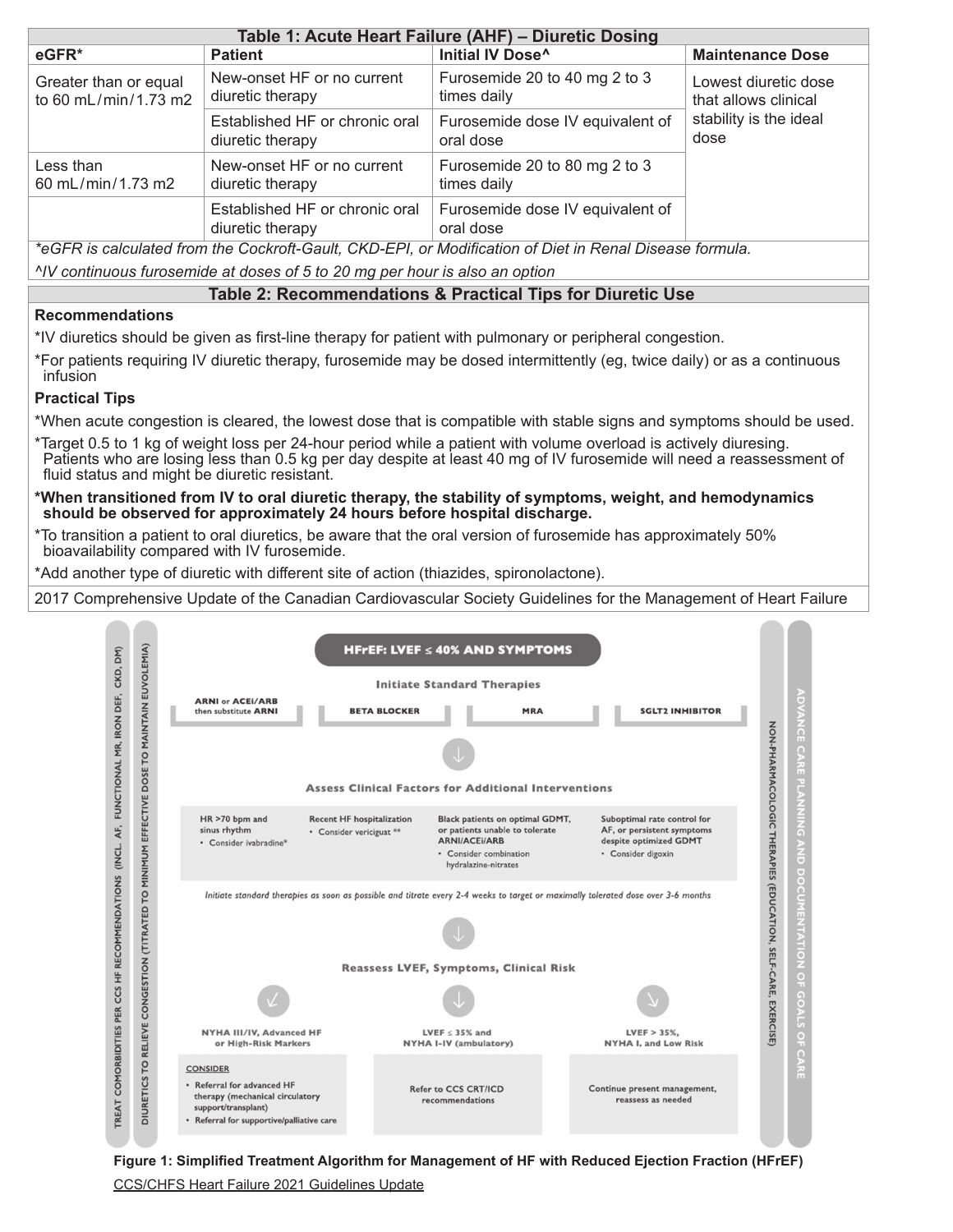

| <b>Alberta Health</b>                                                                                                                                                                                                                      | Last Name (Legal)                                           |                                         | First Name (Legal) |                     |  |  |
|--------------------------------------------------------------------------------------------------------------------------------------------------------------------------------------------------------------------------------------------|-------------------------------------------------------------|-----------------------------------------|--------------------|---------------------|--|--|
| <b>Services</b>                                                                                                                                                                                                                            | Preferred Name □ Last □ First                               |                                         |                    | $DOB$ (dd-Mon-yyyy) |  |  |
| <b>Heart Failure Acute Admission Adult</b>                                                                                                                                                                                                 | <b>PHN</b>                                                  | $ULI \square$ Same as PHN<br><b>MRN</b> |                    |                     |  |  |
|                                                                                                                                                                                                                                            | Administrative Gender □ Male                                |                                         |                    | $\Box$ Female       |  |  |
| <b>Heart Failure Specific Medications continued</b>                                                                                                                                                                                        | $\Box$ Non-binary/Prefer not to disclose (X) $\Box$ Unknown |                                         |                    |                     |  |  |
| <b>Beta Blockers</b><br>$\Box$ bisoPROLol 1.25 mg PO once daily.<br>OR $\Box$ bisoPROLol<br>Choose ONE<br>OR $\Box$ carVEDilol 3.125 mg PO twice daily.                                                                                    | mg PO once daily.                                           |                                         |                    |                     |  |  |
| OR O<br>carVEDilol<br>mg PO twice daily.                                                                                                                                                                                                   |                                                             |                                         |                    |                     |  |  |
| <b>Sinus Node Inhibitors</b><br>Refer to Ivabradine restrictions in Table 4: Medication Restrictions                                                                                                                                       |                                                             |                                         |                    |                     |  |  |
| $\Box$ Ivabradine 2.5 mg PO twice daily.<br>OR $\Box$ Ivabradine 5.0 mg PO twice daily.<br>Choose ONE<br>OR $\Box$ Ivabradine 7.5 mg PO twice daily.                                                                                       |                                                             |                                         |                    |                     |  |  |
| <b>Mineralocorticoid Receptor Antagonists (MRA)</b>                                                                                                                                                                                        |                                                             |                                         |                    |                     |  |  |
| $\Box$ spironolactone 12.5 mg PO once daily.<br>OR $\Box$ spironolactone 25 mg $\overline{P}O$ once daily.                                                                                                                                 |                                                             |                                         |                    |                     |  |  |
| <b>OR</b> Eplerenone only IF patient was stabilized on medication at home<br>Choose ONE<br>OR intolerant to spironolactone AND meets AHS formulary restrictions.                                                                           |                                                             |                                         |                    |                     |  |  |
| Refer to Eplerenone restrictions in Table 4: Medication Restrictions<br>$\Box$ eplerenone 25 mg PO once daily.                                                                                                                             |                                                             |                                         |                    |                     |  |  |
| OR $\Box$ eplerenone 50 mg PO once daily.<br>Angiotensin Receptor Neprilysin Inhibitor (ARNI)                                                                                                                                              |                                                             |                                         |                    |                     |  |  |
|                                                                                                                                                                                                                                            |                                                             |                                         |                    |                     |  |  |
| sacubitril-valsartan (ENTRESTO) only IF patient was stabilized on medication at home OR meets AHS<br>formulary restrictions.** see Table 4: Medication Restrictions                                                                        |                                                             |                                         |                    |                     |  |  |
| Ejection Fraction (EF) less than 40% done within the past 12 months MUST be documented with a consult to                                                                                                                                   |                                                             |                                         |                    |                     |  |  |
| a HF specialist (Internal Medicine, Cardiologist) for optimization of this evidence based medication.                                                                                                                                      |                                                             |                                         |                    |                     |  |  |
| ARNI is contraindicated in combination with ACEI or ARB therapy.                                                                                                                                                                           |                                                             |                                         |                    |                     |  |  |
| Refer to sacubitril-valsartan (ENTRESTO) restrictions in Table 4: Medication Restrictions                                                                                                                                                  |                                                             |                                         |                    |                     |  |  |
| $\Box$ sacubitril-valsartan 24 mg - 26 mg (ENTRESTO) PO twice daily.<br>Start date (dd-Mon-yyyy) _________________                                                                                                                         |                                                             | Time $(hh:mm)$                          |                    |                     |  |  |
| OR $\Box$ sacubitril-valsartan 49 mg - 51 mg (ENTRESTO) PO twice daily.<br>Choose ONE                                                                                                                                                      |                                                             | Time(hh:mm)                             |                    |                     |  |  |
| OR $\Box$ sacubitril-valsartan 97 mg - 103 mg (ENTRESTO) PO twice daily.<br>Start date (dd-Mon-yyyy) Time (hh:mm)<br>If converting patient to sacubitril-valsartan (ENTRESTO) from ACEI: Stop ACEI, wait at least 36 hours after last ACEI |                                                             |                                         |                    |                     |  |  |
| dose to start drug.                                                                                                                                                                                                                        |                                                             |                                         |                    |                     |  |  |
| If converting patient to sacubitril-valsartan (ENTRESTO) from ARB: Stop ARB, no washout period necessary, start drug<br>when next ARB dose would have been due.                                                                            |                                                             |                                         |                    |                     |  |  |
| <b>Vasodilators: Nitrates</b>                                                                                                                                                                                                              |                                                             |                                         |                    |                     |  |  |
| $\Box$ nitroglycerin patch                                                                                                                                                                                                                 | mg/hour apply daily.                                        |                                         |                    |                     |  |  |
| Patch on at $(hh:mm)$<br>Choose ONE                                                                                                                                                                                                        | $\overline{\text{Off}}$ at $(hh:mm)$                        |                                         |                    |                     |  |  |
| $\Box$ isosorbide mononitrate<br>OR.                                                                                                                                                                                                       |                                                             | mg PO once daily.                       |                    |                     |  |  |

#### **Prior to Discharge**

Review vaccine history and eligibility criteria

 $\Box$  Influenza vaccine, 0.5 mL IM x 1

 • If indicated, when patient is no longer febrile or acutely ill, with verbal informed consent, during vaccination season, if NOT already vaccinated.

 $\Box$  pneumococcal polysaccharide vaccine, 0.5 mL IM x 1

• If indicated, when patient is no longer febrile or acutely ill, with verbal informed consent.

| Prescriber Name (print) | Prescriber Signature | <b>Prescriber Designation</b> |
|-------------------------|----------------------|-------------------------------|
|                         |                      |                               |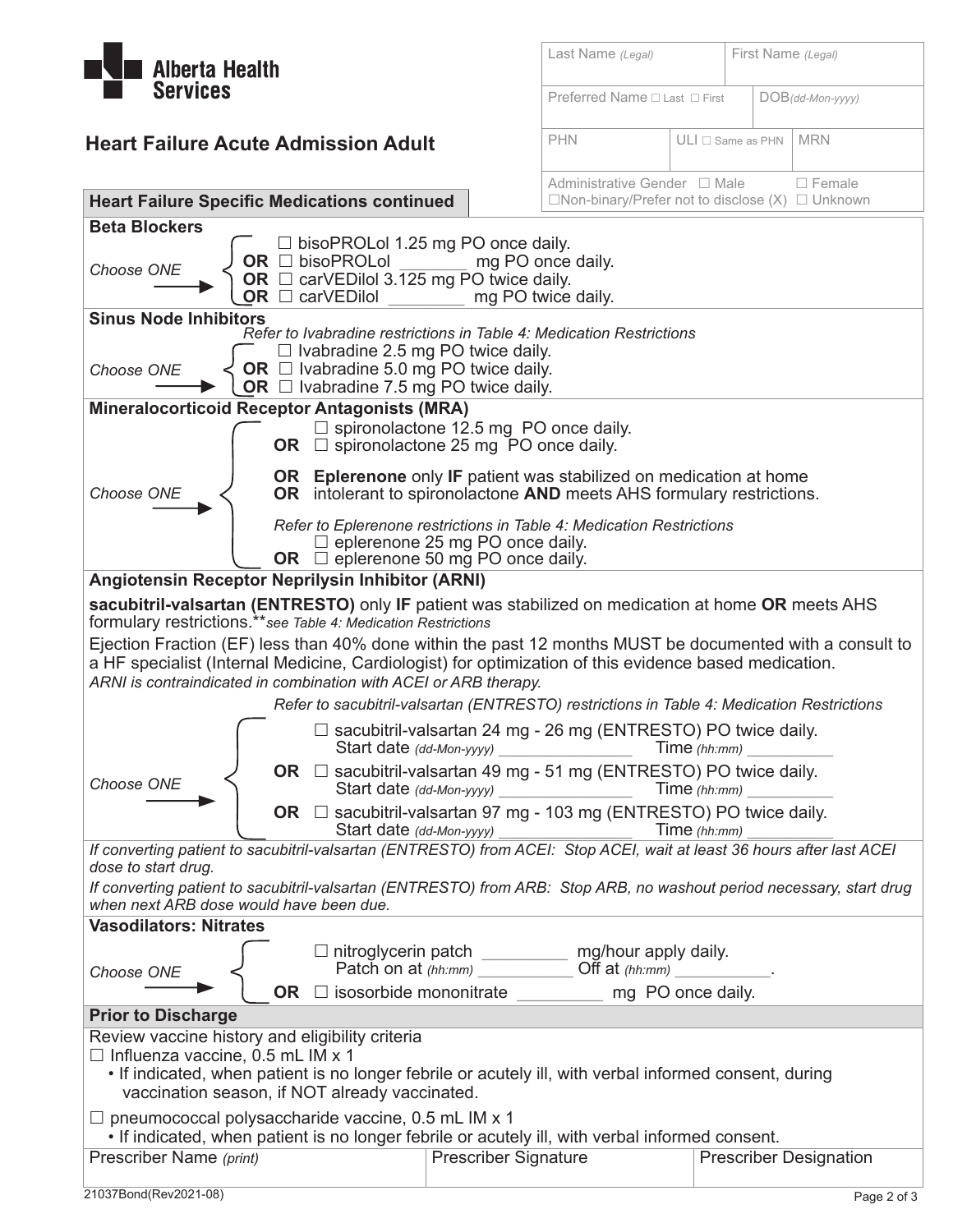| Table 3: Modified 2021 CCS/CHFS Evidence Based Heart Failure Drugs/Dosage for<br><b>Care of Patients with Reduced Ejection Fraction</b> |                                                                                                                          |                             |                                               |  |  |  |
|-----------------------------------------------------------------------------------------------------------------------------------------|--------------------------------------------------------------------------------------------------------------------------|-----------------------------|-----------------------------------------------|--|--|--|
| Drug Class                                                                                                                              | Specific Agent                                                                                                           | Start Dose (orally)         | Target Dose (orally)                          |  |  |  |
| Angiotensin receptor-<br>neprilysin inhibitor<br>(ARNI)                                                                                 | sacubitril/valsartan**                                                                                                   | 24/26 mg Daily              | 97/103 mg BID                                 |  |  |  |
| <b>ACE inhibitors (ACEI)</b>                                                                                                            | enalapril                                                                                                                | 1.25 to 2.5 mg BID          | 10 mg BID / 20 mg BID in<br>NYHA class IV     |  |  |  |
|                                                                                                                                         | lisinopril                                                                                                               | 2.5 to 5 mg Daily           | 20 to 35 mg Daily                             |  |  |  |
|                                                                                                                                         | ramipril                                                                                                                 | 1.25 to 2.5 mg BID          | 5 mg BID                                      |  |  |  |
|                                                                                                                                         | perindopril                                                                                                              | 2 to 4 mg Daily             | 4 to 8 mg Daily                               |  |  |  |
|                                                                                                                                         | trandolapril                                                                                                             | 1 to 2 mg Daily             | 4 mg Daily                                    |  |  |  |
| Angiotensin receptor                                                                                                                    | Candesartan                                                                                                              | 4 to 8 mg Daily             | 32 mg Daily                                   |  |  |  |
| Blocker (ARB)                                                                                                                           | valsartan                                                                                                                | 40 mg BID                   | 160 mg BID                                    |  |  |  |
| Beta-blockers                                                                                                                           | bisoPROLol                                                                                                               | 1.25 mg Daily               | 10 mg Daily                                   |  |  |  |
|                                                                                                                                         | carVEDilol                                                                                                               | 3.125 mg BID                | 25 mg BID / 50 mg BID (greater than<br>85 kg) |  |  |  |
|                                                                                                                                         | MetoPROLol CR/XL<br>(not available in Canada)                                                                            | 12.2 to 25 mg Daily         | 200 mg Daily                                  |  |  |  |
| Mineralocorticoid                                                                                                                       | spironolactone                                                                                                           | 12.5 mg Daily               | 50 mg Daily                                   |  |  |  |
| receptor antagonists<br>(MRA)                                                                                                           | eplerenone **                                                                                                            | 25 mg Daily                 | 50 mg Daily                                   |  |  |  |
| Sodium-glucose                                                                                                                          | dapagliflozin                                                                                                            | 10 mg Daily                 | 10 mg Daily                                   |  |  |  |
| Cotransporter-2 Inhibitor<br>(SGLT2i) *                                                                                                 | empagliflozin                                                                                                            | 10 mg Daily                 | 10 to 25 Daily                                |  |  |  |
|                                                                                                                                         | canagliflozin                                                                                                            | 100 mg Daily                | 100 to 300 mg Daily                           |  |  |  |
| Sinus node inhibitors                                                                                                                   | Ivabradine**                                                                                                             | 2.5 to 5 mg BID             | 7.5 mg BID                                    |  |  |  |
| Soluble guanylate<br>cyclase (sGC) stimulator                                                                                           | vericiguat<br>(not available in Canada)                                                                                  | 2.5 mg Daily                | 10 mg Daily                                   |  |  |  |
| Vasodilators                                                                                                                            | hydralazine                                                                                                              | 10 to 37.5 mg TID           | 75 to 100 mg TID to QID                       |  |  |  |
|                                                                                                                                         | Isosorbide dinitrate<br>(Isosorbide mononitrate<br>30 to 120 mg Daily may<br>be ordered as a long<br>acting formulation) | 10 to 20 mg TID             | 40 mg TID                                     |  |  |  |
| Cardiac glycosides                                                                                                                      | digoxin                                                                                                                  | 0.0625 to 0.125 mg<br>Daily | N/A: monitor for toxicity                     |  |  |  |

Source: CCS/CHFS Heart Failure Guidelines Update: Defining A New Pharmacologic Standard of Care for Heart Failure with Reduced Ejection Fraction. McDonald M et al. Can Journal Cardiol 2021; 37: 531-546.

\* SGLT2i - This class is currently not on AHS formulary for this indication

\*\* Refer to Table 4: Medication Restrictions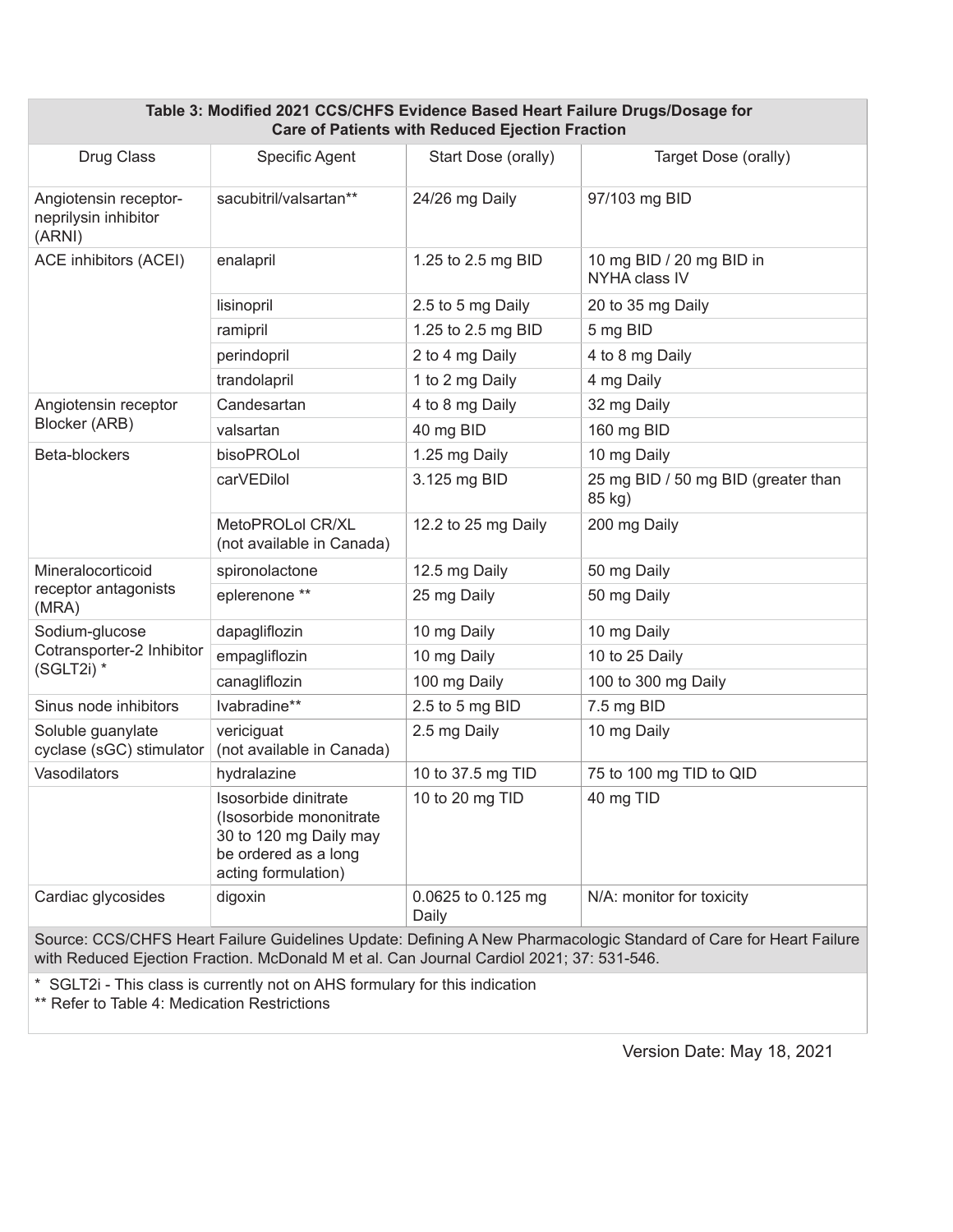| <b>Alberta Health</b>                      | Last Name (Legal)                                                                             |  |                           | First Name (Legal)            |  |  |
|--------------------------------------------|-----------------------------------------------------------------------------------------------|--|---------------------------|-------------------------------|--|--|
| <b>Services</b>                            | Preferred Name □ Last □ First                                                                 |  |                           | $DOB$ (dd-Mon-yyyy)           |  |  |
| <b>Heart Failure Acute Admission Adult</b> | PHN                                                                                           |  | $ULI \square$ Same as PHN | <b>MRN</b>                    |  |  |
|                                            | Administrative Gender □ Male<br>$\Box$ Non-binary/Prefer not to disclose $(X)$ $\Box$ Unknown |  |                           | □ Female                      |  |  |
| <b>Additional Orders</b>                   |                                                                                               |  |                           |                               |  |  |
|                                            |                                                                                               |  |                           |                               |  |  |
|                                            |                                                                                               |  |                           |                               |  |  |
|                                            |                                                                                               |  |                           |                               |  |  |
|                                            |                                                                                               |  |                           |                               |  |  |
|                                            |                                                                                               |  |                           |                               |  |  |
|                                            |                                                                                               |  |                           |                               |  |  |
|                                            |                                                                                               |  |                           |                               |  |  |
|                                            |                                                                                               |  |                           |                               |  |  |
|                                            |                                                                                               |  |                           |                               |  |  |
|                                            |                                                                                               |  |                           |                               |  |  |
|                                            |                                                                                               |  |                           |                               |  |  |
|                                            |                                                                                               |  |                           |                               |  |  |
|                                            |                                                                                               |  |                           |                               |  |  |
|                                            |                                                                                               |  |                           |                               |  |  |
|                                            |                                                                                               |  |                           |                               |  |  |
|                                            |                                                                                               |  |                           |                               |  |  |
|                                            |                                                                                               |  |                           |                               |  |  |
|                                            |                                                                                               |  |                           |                               |  |  |
|                                            |                                                                                               |  |                           |                               |  |  |
|                                            |                                                                                               |  |                           |                               |  |  |
|                                            |                                                                                               |  |                           |                               |  |  |
|                                            |                                                                                               |  |                           |                               |  |  |
| Prescriber Name (print)                    | <b>Prescriber Signature</b>                                                                   |  |                           | <b>Prescriber Designation</b> |  |  |
|                                            |                                                                                               |  |                           |                               |  |  |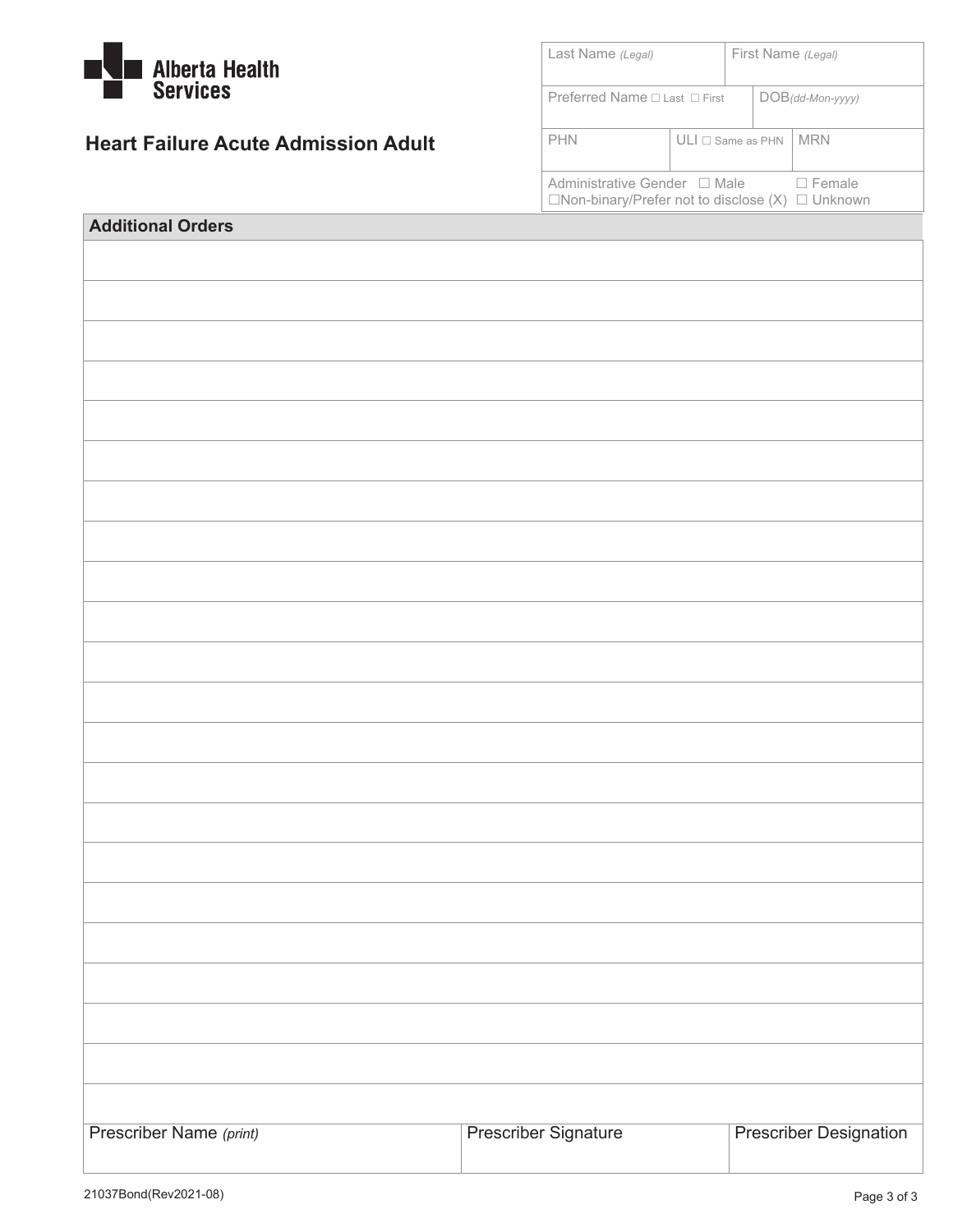#### **Table 4: Medication Restrictions**

#### **sacubitril-valsartan (ENTRESTO) restrictions:**

Only use sacubitril-valsartan (ENTRESTO) for:

- 1. Heart failure patients on Entresto prior to admission; **or**
- 2. The treatment of heart failure in patients with the following criteria:
	- a. Reduced left ventricular ejection fraction [less than 40%]; **and**
	- b. New York Heart Association class II or Ill heart failure symptoms despite at least 4 weeks of treatment with:
		- a stable dose of an ACE inhibitor or an ARB; and
			- in combination with a beta-blocker and other recommended therapies, including an aldosterone antagonist [if tolerable]; **and**
	- c. Those patients who have plasma BNP greater than or equal to 150 pg/mL or NT-proBNP greater than or equal to 600 pg/mL, or if the patient has been hospitalized for heart failure within the past 12 months and has plasma BNP greater than or equal to 100 pg/mL or NT-proBNP greater than or equal to 400 pg/mL levels

*\**All new starts must be ordered by a specialist in Cardiology or Internal Medicine as per Alberta Blue Cross requirements.

#### **eplerenone restrictions:**

Only use eplerenone for:

1. Patients on eplerenone prior to admission; **or**

2. Patients with New York Heart Association (NYHA) Class II chronic heart failure (HF) with left ventricular systolic dysfunction (LVSD) with ejection fraction (EF) equal to or less than 35% and who are intolerant to spironolactone (e.g., gynecomastia, loss of libido, menstrual irregularities)

#### **ivabradine restrictions:**

Only use ivabradine for:

- 1. Heart failure patients on ivabradine prior to admission; **or**
- 2. The treatment of heart failure in patients with the following criteria:
	- a. Reduced left ventricular ejection fraction (LVEF) of 35% or less; **and**
	- b. New York Heart Association (NYHA) class II or Ill heart failure symptoms despite at least 4 weeks of optimal treatment with:
		- a stable dose of an ACE inhibitor or an ARB in combination with a beta-blocker; and if tolerated, a MRA; **and**
	- c. Patients who are in sinus rhythm with a resting heart rate of 77 beats per minute (bpm) or more, using either an ECG or by continuous monitoring; **and**
- 3. Heart rate reduction in computed tomography coronary angiography (CTCA) with the following criteria:
	- a. Use of a beta blocker is deemed unsafe; **or**
	- b. Target heart rate cannot be achieved despite two beta-blocker doses, which may include an output trial of beta blocker as one of those doses **and**

*\**All new starts must be ordered by a specialist in Cardiology or Internal Medicine. Ivabradine should be initiated and titrated under the supervision of a physician who is experienced with the treatment of patients with chronic heart failure

Source: AHS Provincial Drug Formulary

Please refer to Heart Failure guidelines at www.ccs.ca for further information.

Version Date: May 18, 2021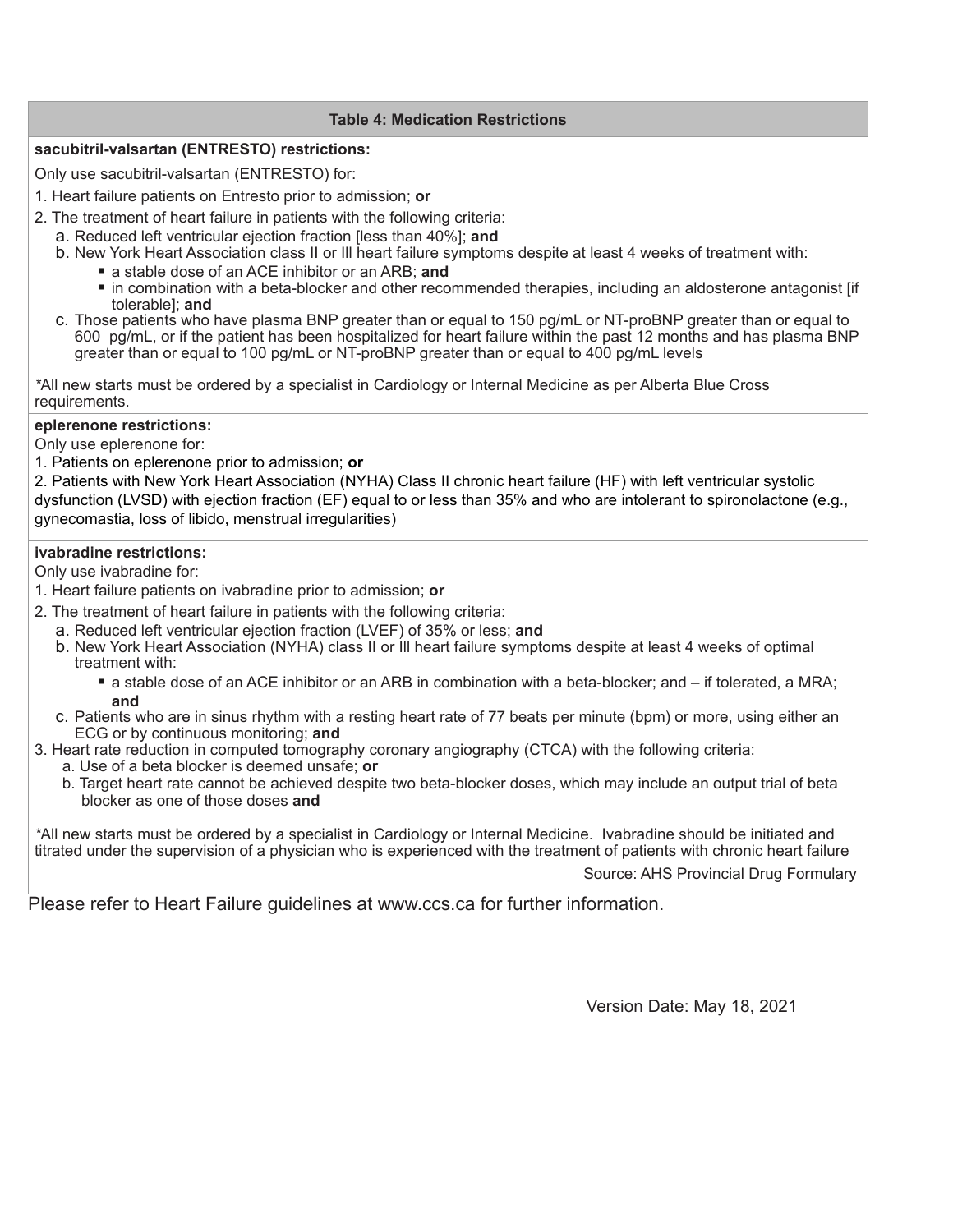# **Alberta Health Services**

## **Heart Failure Pathway: Transition to Community Care Admission to Discharge Checklist**

| Last Name (Legal)                                                                           |                           | First Name (Legal) |  |                     |  |
|---------------------------------------------------------------------------------------------|---------------------------|--------------------|--|---------------------|--|
| Preferred Name $\Box$ Last $\Box$ First                                                     |                           |                    |  | $DOB$ (dd-Mon-yyyy) |  |
| <b>PHN</b>                                                                                  | $ULI \square$ Same as PHN |                    |  | <b>MRN</b>          |  |
| Administrative Gender □ Male<br>$\Box$ Non-binary/Prefer not to disclose (X) $\Box$ Unknown |                           |                    |  | $\Box$ Female       |  |

|                           | Date (dd-Mon-yyyy)                                                                                                                                             | Time $(hh:mm)$                                                               | <b>Completed</b> | <b>Not</b><br>indicated* | <i><b>Initials</b></i> |
|---------------------------|----------------------------------------------------------------------------------------------------------------------------------------------------------------|------------------------------------------------------------------------------|------------------|--------------------------|------------------------|
|                           | Echocardiogram within the past 12 months                                                                                                                       | $\frac{0}{0}$<br>Ejection Fraction                                           |                  |                          |                        |
|                           | <b>Consultations</b> (For all consultations, utilize the most appropriate/available health care provider(s) at your site to deliver services)                  |                                                                              |                  |                          |                        |
|                           | <b>Screen for Malnutrition</b>                                                                                                                                 |                                                                              |                  |                          |                        |
|                           | <b>Screen for Frailty</b>                                                                                                                                      |                                                                              |                  |                          |                        |
|                           | Screen for Cognitive status                                                                                                                                    |                                                                              |                  |                          |                        |
|                           | Refer to Transition/Discharge Services if anticipated need at discharge                                                                                        |                                                                              |                  |                          |                        |
| <b>Start at Admission</b> | Consider involving the following healthcare providers as necessary<br>■ Social Worker<br>■ Speech Language Pathologist for swallow assessment                  |                                                                              |                  |                          |                        |
|                           | Heart Failure (HF) Education and Self-Care Instructions - use teach-back technique to reinforce learning                                                       |                                                                              |                  |                          |                        |
|                           | Ambulate - Early Mobilization (done within 48 hours)                                                                                                           |                                                                              |                  |                          |                        |
|                           | Provide and review HF education resources with patient/caregiver                                                                                               |                                                                              |                  |                          |                        |
|                           | □ Management Guide<br>□ Signs and Symptoms of HF □ Managing HF - Action Plan (green/yellow/red)<br>$\Box$ HF Medicines<br>$\Box$ Weight Chart                  | □ Nutrition and Lifestyle Choices to Manage HF<br>□ Online Patient Resources |                  |                          |                        |
|                           | Dietitian to provide/arrange for education regarding sodium/fluid intake as                                                                                    |                                                                              |                  |                          |                        |
|                           | necessary                                                                                                                                                      |                                                                              |                  |                          |                        |
|                           | <b>Discharge Plan</b><br>Determine HF Risk and recommended follow-up with Heart Function Specialist/                                                           |                                                                              |                  |                          |                        |
|                           | Clinic as per HF Risk Stratification (Form 21039)                                                                                                              |                                                                              |                  |                          |                        |
|                           | Complete Heart Failure Discharge Management Plan (Form 21041)                                                                                                  |                                                                              |                  |                          |                        |
|                           | <b>Follow-up as Required</b>                                                                                                                                   |                                                                              |                  |                          |                        |
|                           | Assess tobacco use of patient<br>Provide tobacco cessation counselling and resources where appropriate<br>Refer to tobacco cessation program where appropriate |                                                                              |                  |                          |                        |
|                           | Notify Primary Care Provider & Heart Function Clinic/Specialists of discharge<br>(include designated supportive living and home care, where appropriate)       |                                                                              |                  |                          |                        |
|                           | Provide above healthcare providers with Discharge Summary and<br>HF Discharge Management Plan (Form 21041)                                                     |                                                                              |                  |                          |                        |

\*Check 'Not Indicated' only if item would NOT benefit the patient. Identify reason by placing a  $(\checkmark)$  in the appropriate box.

 $\square$  Recently completed

□ End-of-life

□ Deceased

- $\square$  Service/assessment is unavailable
- $\square$  Other, Specify reason(s):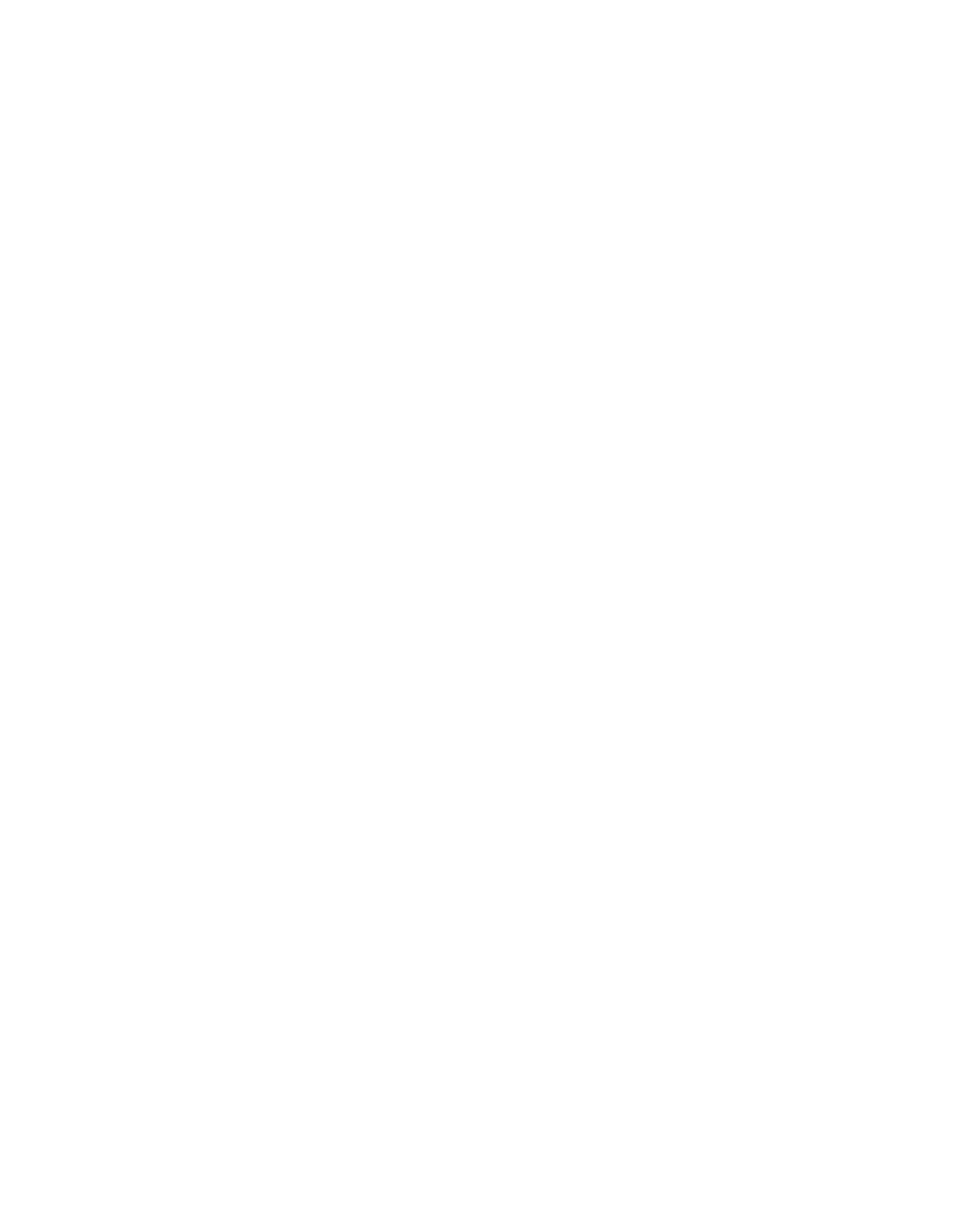

| Last Name (Legal)                                                                             |                          |  | First Name (Legal)  |
|-----------------------------------------------------------------------------------------------|--------------------------|--|---------------------|
| Preferred Name $\sqcap$ Last $\sqcap$ First                                                   |                          |  | $DOB$ (dd-Mon-yyyy) |
| <b>PHN</b>                                                                                    | $ULI \sqcap$ Same as PHN |  | <b>MRN</b>          |
| Administrative Gender □ Male<br>$\Box$ Non-binary/Prefer not to disclose $(X)$ $\Box$ Unknown |                          |  | $\Box$ Female       |

### **Heart Failure Risk Stratification**

■ Identify recommended time to follow-up visit with Heart Function Clinic/Specialist and record on Heart Failure Discharge Management Plan *(Form 21041)*

> Hospital Discharge Heart Failure Patient



# **For All Patients**

Follow Up in Primary Care Clinic **Within 14 Days**